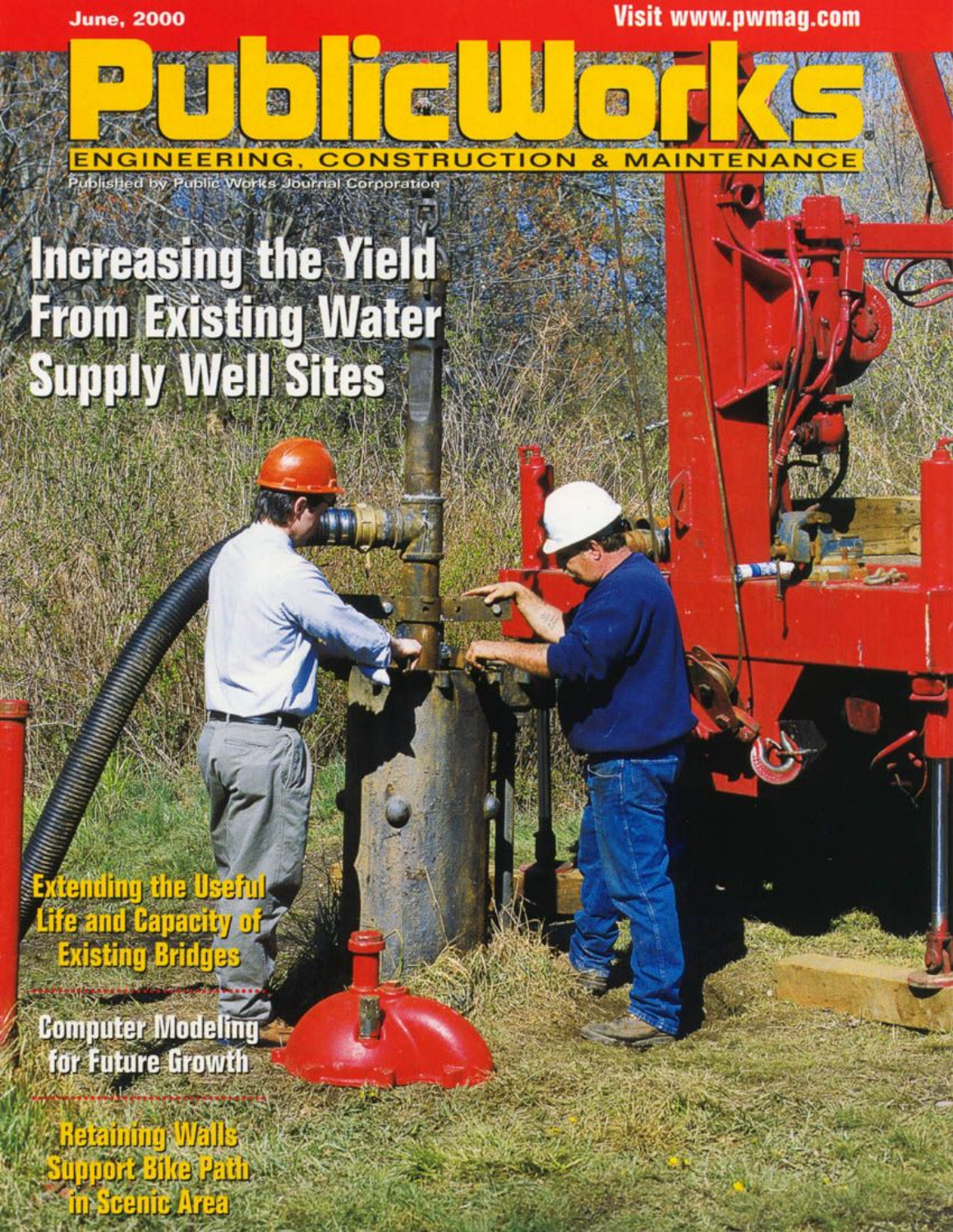New PE Pipe

# Pipes Successfully Relined

During routine testing, the Los Angeles Department of Water and Power's (LADWP) Trunk Line Testing Program identified leaks in two trunk lines. The identification of weak points in LADWP's large-diameter pipelines is designed to reduce emergency repairs, collateral damage, and prolonged service interruptions.

**Towing Head** 

The pipelines were between 60 and 70 years old, and the weak sections of both were about 4,000 feet long. One line was 24"-diameter and the other was 36". Both were under moderately busy, multilane streets. The 24" pipe had welded joints and was pressurized to 211 psi. The installation crew had apparently improvised bells and spigots on the square-end pipe joints. It appeared that a tool such as a crescent wrench had been used to bend one end of the pipeline out, and the joining end of the next pipe joint in, before the two pieces were pushed together and welded. The joints in the 36" pipeline were riveted and the water was pressurized to 50 psi.

#### **Mike Grahek**

**Reducing Die** 

*Mr. Grahek is Contract Administrator for Pipeline Rehabilitation, Los Angeles Department of Water and Power*

REPAIR OR REPLACE? Because of their locations, both pipelines could have been replaced, but they were also in good enough condition to be rehabilitated. Both pipelines were structurally sound, even though the inside of the 24" line was severely pitted, and the exterior of the 36" line was badly corroded. The 24" pipe had originally been coated, inside and out, with coal-tar enamel, but most of the coating on the inside had been worn away or lost to corrosion. The interior of the 36" pipeline had been lined with cement during

the 1960s, and was still in good condition.

Original Pipe

When the cost and results of total replacement were compared to various rehabilitation technologies, rehabilitation proved to be the best choice. Rehabilitation would extend the life of the pipelines another 50 to 100 years, and could be accomplished much faster than total replacement, and would cost significantly less. Several rehabilitation options were considered, including built-up cement mortar lining (CML), cured-inplace pipe, and tight-fitting polyethylene (PE) pipe.

**The PE liner is pulled through a die which temporarily reduces its diameter and allows it to pass through the host pipe without damaging either the pipe or the liner.**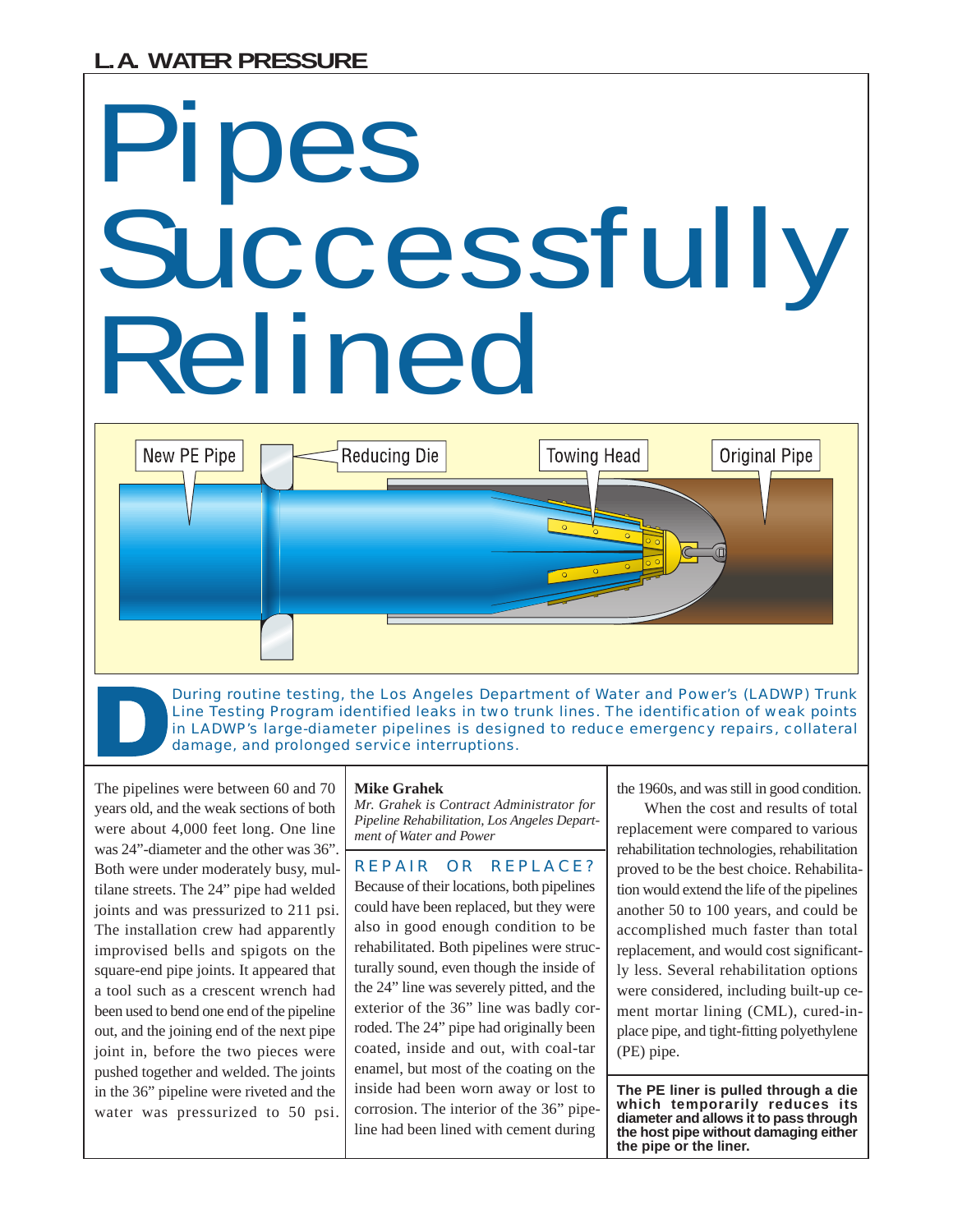

CML has served LADWP well in the past, but it is possible to get seepage through the material and that would exacerbate the existing external corrosion problem. A pressure-rated, curedin-place technology is available, but in this case, it was prohibitively expensive. It would have cost almost as much as total replacement. After considering longterm serviceability, cost, and ease of application, a tight-fitting, high-density PE (HDPE) liner was specified for the rehabilitation projects.

Once the specifications were written, bids were taken and the contract was awarded to ARB of Lake Forest, CA. The contract amount for lining the pipes using the Swagelining process was about one-third the estimated cost of total replacement.

#### THE TECHNOLOGY

Because of its versatility, the Swagelining process has been used successfully to line over 600 miles of pipe, ranging from 3 to 36 inches in diameter. These pipes include water, gas, oil, forced sewer, and a wide range of industrial production lines all over the world, both onshore and off. The process allows an existing pipe to be lined with an extremely tight-fitting PE pipe. Because the PE pipe has an outside diameter slightly larger than the inside diameter of the pipe to be lined, it is pulled through a die during the installation process to

temporarily reduce its outside diameter. This reduction allows the PE pipe to be easily pulled through the host pipe.

Since PE pipes retain a memory of their original size and shape, they begin to return to their original diameter soon after the pulling force has been disconnected. Within hours, the PE pipe presses tightly against the inside of the host pipe, eliminating the annular space. The PE pipes used in the Swagelining process are manufactured to ISO, AGA, ASTM,

and API standards, so the linings have known physical properties and an established service life.

### INSTALLATION

Both pipes were lined with SDR-32.5 HDPE which is rated for 50 psi. So, the liner could stand alone in the 36" diameter pipeline, even though it is not necessary in this case. Single pulls up to 1500' long have been made with the Swagelining process, but the longest pull in these installations was 822'.

Pits were excavated at 500' to 800' intervals along the pipelines to create entry and exit points for the liner. Before each insertion, individual 40' lengths of PE pipe were butt fused together to form a monolithic pipe long enough to extend from one entry pit to the next exit pit.

Just before the fused pipe entered the host pipe, it passed through a simple metal ring, or die, which temporarily reduced the outside diameter of the PE pipe. The reduced diameter was slightly less than the inside diameter of the host pipe, so the PE pipe could be pulled into place without exceeding 50% of the yield strength of the material. As long